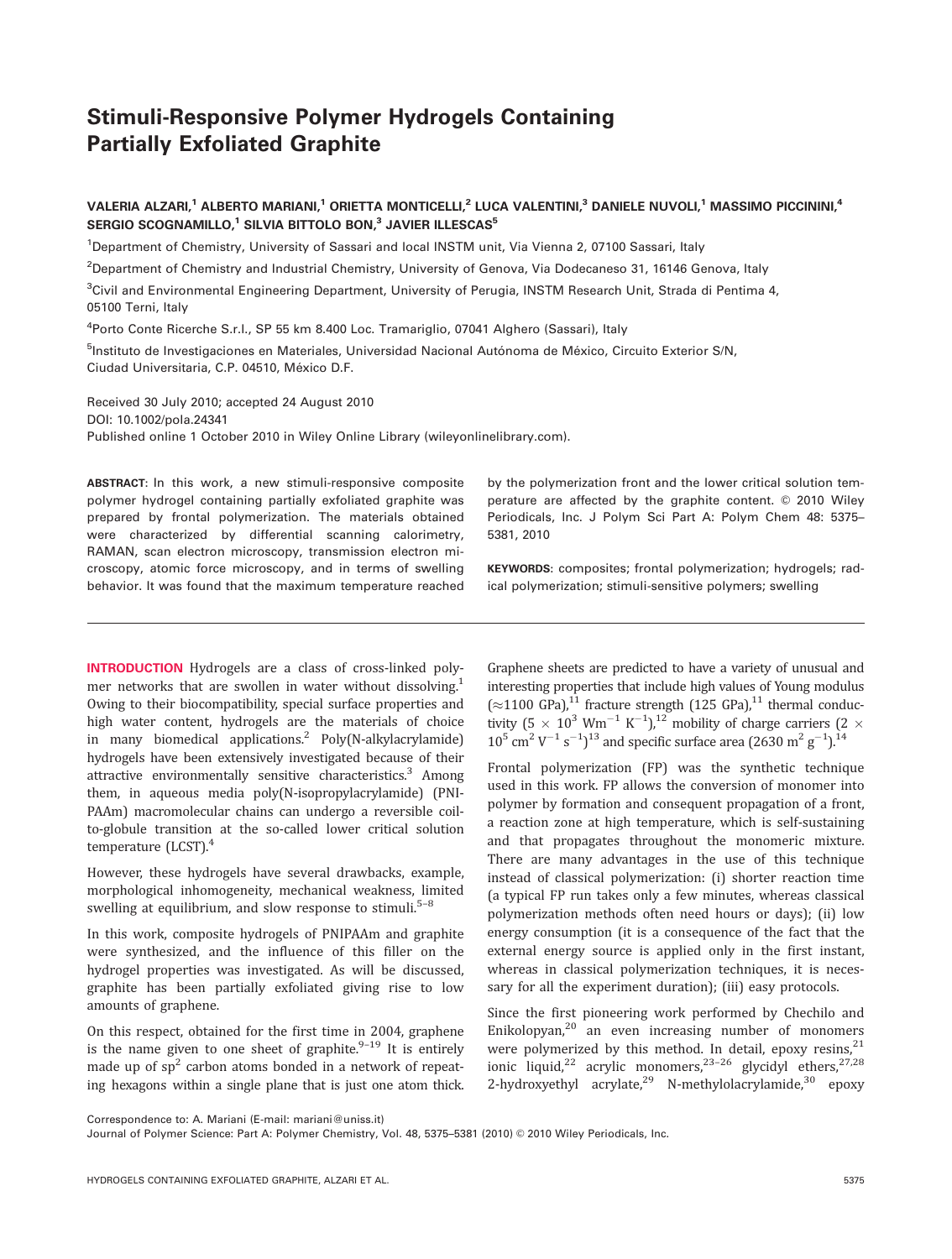

FIGURE 1 FE-SEM images of graphite dispersed in DMSO after solvent removal: (a) 0.2 wt % and (b) 1.0 wt % of graphite in DMSO.

resin/polyurethane networks,<sup>31</sup> polyurethane-nanosilica hybrid nanocomposites,<sup>32</sup> polyvinylpyrrolidone,<sup>33</sup> poly(dicyclopentadiene), $34$  quantum dot polymer nanocomposites $35$ were synthesized by different research groups. We obtained polyurethanes,<sup>36,37</sup> interpenetrating polymer networks,<sup>38</sup> unsaturated polyester/styrene resins,<sup>39</sup> and poly(diurethane diacrylates).40 We also applied FP to the consolidation of porous materials<sup>41-44</sup>; moreover, we prepared polymer-based nanocomposites with montmorillonite<sup>45</sup> and polyhedral oligomeric silsesquioxanes, $46$  and synthesized a new class of ionic liquid-based initiators to be used in both classic and frontal radical polymerization. $47$  Recently, we have proposed FP as a new method for developing drug-controlled release systems based on polyacrylamide<sup>48</sup> and for the preparation of poly(N,N-dimethylacrylamide) hydrogels.<sup>49</sup> In our latest work, a comparison between classical polymerization and FP as techniques to synthesize hydrogel materials was carried out.50,51 This technique was already exploited for such a purpose by Fang et al., $52$  Tu et al., $53$  and Washington and Stein-

bock.<sup>54</sup> Since in these previous works, FP has been found to be a valid alternative technique for polymeric hydrogel synthesis, in this one these materials were obtained via FP only.

#### RESULTS AND DISCUSSION

As described in the Experimental section, graphite was first sonicated in dimethylsulfoxide (DMSO), before adding monomer, cross-linker, and radical initiator. As a result of this sonication, it was found that graphite underwent partial exfoliation giving rise to graphene sheets. Namely, Figures 1 and 2 show field emission scan electron microscopy (FE-SEM) and atomic force microscopy (AFM) images of graphite dispersed in DMSO after solvent removal. It should be pointed out that Hernandez et al. obtained 0.01 mg/ml graphene in an analogous way from powdered graphite in various solvents.<sup>55</sup>

By operating as described in the Experimental, graphene concentration in DMSO was determined for all graphite-containing samples. It was found that it was almost proportional





FIGURE 2 2D tapping-mode topography AFM (10  $\times$  10  $\mu$ m) image and height profile of the graphene flakes obtained from 0.2 wt % dispersion of graphite in DMSO after solvent removal.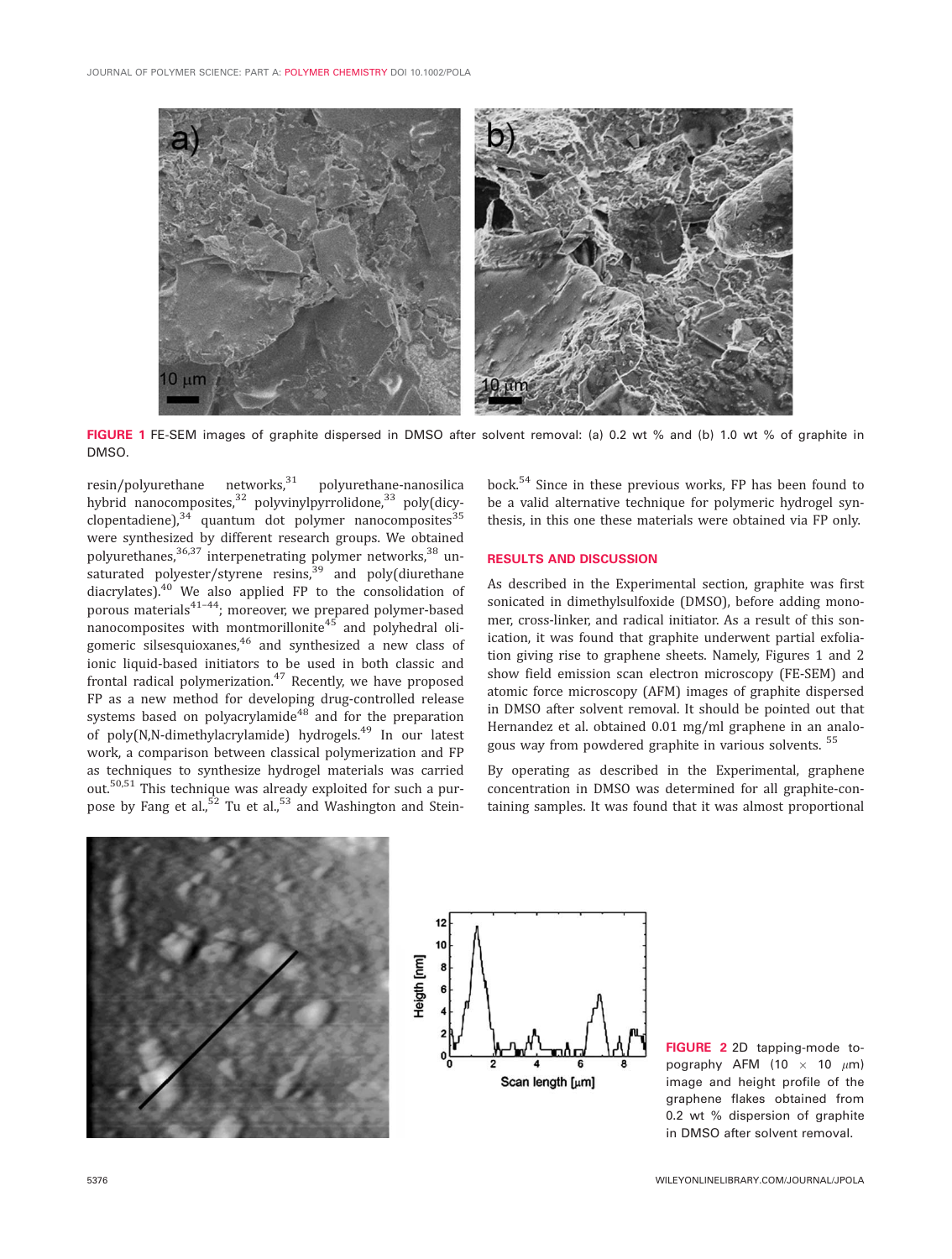| Sample | Graphite<br>wt $%$ | <b>LCST</b><br>$(^{\circ}C)$ | $T_{\rm max}$ <sup>a</sup><br>$(^{\circ}C)$ | $V_{\text{f}}^{\text{b}}$<br>(cm/min) | $\tau_{\mathsf{g}}$<br>$(^{\circ}C)$ |
|--------|--------------------|------------------------------|---------------------------------------------|---------------------------------------|--------------------------------------|
| 76.4   | $\Omega$           | 28                           | 141                                         | 1.0                                   | 143                                  |
| 76.1   | 0.01               | 24                           | 142                                         | 1.0                                   | 144                                  |
| 76.2   | 0.05               | 23                           | 143                                         | 1.2                                   | 144                                  |
| 76.3   | 0.07               | 23                           | 147                                         | 1.0                                   | 144                                  |
| 70.1   | 0.1                | 26                           | 168                                         | 0.9                                   | 140                                  |
| 70.3   | 0.2                | 26                           | 170                                         | 1.0                                   | 139                                  |
| 70.5   | 0.5                | 27                           | 174                                         |                                       | 138                                  |
| 70.7   | 0.7                | 26                           | 173                                         |                                       | 138                                  |
| 70.9   | 1                  | 25                           | 175                                         |                                       | 140                                  |

TABLE 1 Composition and Some Characteristics of the Synthesized Polymer Samples

Sample composition: NIPAAm; DMSO  $=$  50 wt % respect to the amount of NIPAAm; TGDMA  $= 2.5$  mol % respect to the molar concentration of NIPAAm; APS  $= 0.5$  mol % respect to the molar concentration of NIPAAm.

<sup>a</sup> Maximum temperature reached by the front.

**b** Front velocity.

to the initial amount of graphite; namely, the weight ratio graphene: graphite  $\approx 1:35$  ( $\pm 10\%$ ). In particular, graphene concentration in DMSO ranged from  $0.005$  to 6  $\mu$ g/ml, this latter being a value that is in agreement with those reported by Hernandez et al.<sup>55</sup>

Various PNIPAAm samples were synthesized by varying the amount of graphite from 0.01 to 1 wt %, respect to the weight of NIPAAm (Table 1).

Figure 3 shows the maximum temperature reached by the front  $(T_{\text{max}})$  as a function of graphite concentration in the reaction mixture.

As can be seen,  $T_{\text{max}}$  values increase as the graphite concentration increases, ranging from 140  $\degree$ C for the sample without graphite to 175 °C for that containing 1 wt % of it. Moreover, when its content was raised from 0.07 to 0.1 wt %, a sudden increment of  $T_{\text{max}}$  was found, with values going from 147 to 168  $\degree$ C.

As far as the assessment of front velocity  $(V_f)$  is concerned, it is worth pointing out that, because of the difficulty to see the position of the front in the graphite-containing polymers, which were too dark for such a purpose, front velocity values were measured only for those samples containing <0.5% graphite (Table 1). For these ones,  $V_f$  was always between 0.9 and 1.2 cm/min.

To investigate hydrogel thermal properties, differential scanning calorimetry (DSC) analysis was carried out on dried samples. In detail, a heat/cool/heat cycle was performed from 0 to 250  $\degree$ C and vice versa: the first heating ramp was carried out to eliminate the thermal history of materials and any possible residual solvent; the second was done to evaluate  $T_{\rm g}$ .

All first heating ramps did not show any residual polymerization heat, thus indicating that conversion was quantitative for all materials independently of the composition used for the preparation.

SEM analysis was performed to investigate the morphological structure of hydrogels. As an example, Figure 4 shows SEM micrographs of sample 70.1, which contains 0.1 wt % of graphite. As a comparison, the micrograph of the neat hydrogel is given in Figure 5 (sample 76.4).

As can be seen, the above samples turned out to be characterized by a similar sponge-like structure, with pore diameters between 1 and 8  $\mu$ m.

As far as graphite dispersion is concerned, on the surface of sample 70.1 thin graphite aggregates, possibly constituted by few layer graphene, are visible. In all samples, the hydrogel porous structure was found to be not influenced by the graphite content in the dispersion.

To better assess the graphite dispersion in the polymer matrix, transmission electron microscope (TEM) measurements have been carried out. Figure 6 shows two types of objects, typically observed in sample 70.1. Indeed, while a thick aggregate, which consists of several layers is reported in Figure 6a, the micrograph shown in Figure 6b demonstrates that together with the above described aggregates, also few-layer graphite is present in the polymer matrix. In particular, by analyzing the flake edges, this object turns out to be formed by only threefour layers. Similar results were found for all samples.

All samples were further characterized by Raman spectroscopy. A typical spectrum was found to display two main peaks that are characteristic of multilayer graphene: the G band at  $\sim$ 1590 cm<sup>-1</sup>, and the 2D peak at  $\sim$ 2700 cm<sup>-1</sup> , respectively (Figure 7). In particular, the asymmetric shape of 2D peak indicates that graphite and/or multilayer graphene sheets have been obtained.57–61



**FIGURE 3**  $T_{\text{max}}$  as a function of graphite concentration.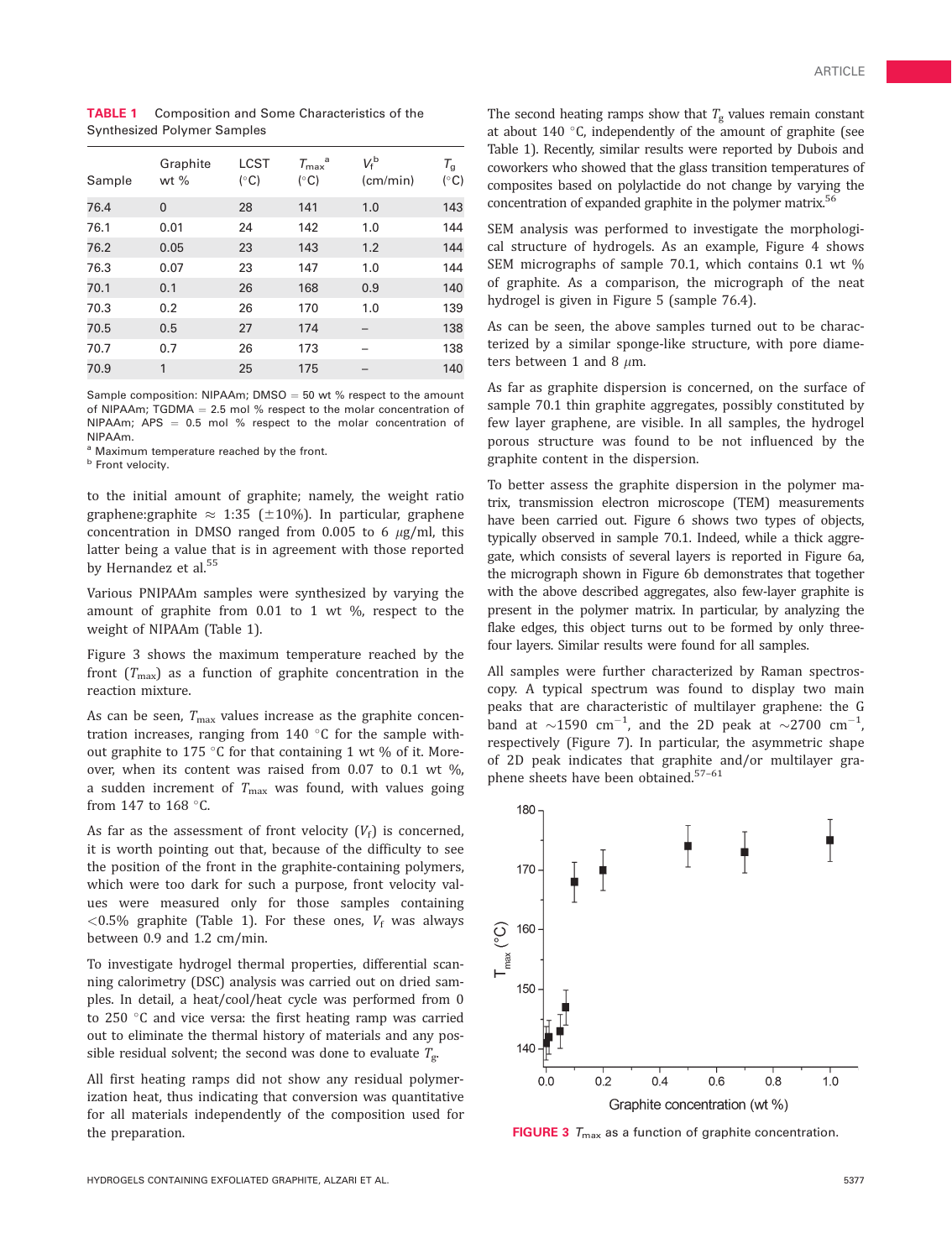

FIGURE 4 SEM micrographs of sample 70.1 (containing 0.1 wt % of graphite).

#### Swelling Properties

SR% vs. temperature for hydrogels containing different amounts of graphite is reported in Figure 8. The most significant differences of SR% (from 900 to 750%) are only present at the lowest temperature ( $7^{\circ}$ C). For all other temperatures, the SR% curves are almost superimposed, thus indicating that the degree of swelling is not affected by graphite content. Moreover, it is worth underlining that



FIGURE 5 SEM micrograph of sample 76.4, which does not contain graphite.

graphite does not influence the stimuli response, which remains as sharp as that of the homopolymer.

Figure 9 shows the trend of LCST by varying the amount of graphite. Indeed, graphite-containing samples exhibit an LCST that is lower than that of the corresponding graphitefree one. Moreover, samples containing an amount of graphite lower than 0.1 wt % show the lowest LCST (at 23–24  $°C$ ), thus demonstrating that the above parameter is influenced by graphite concentration, which may affect the thermodynamic interactions among polymer, solvent, and graphite itself.

#### EXPERIMENTAL

### **Materials**

 $N$ -isopropylacrylamide (NIPAAm, FW = 113.16, mp = 60-63  $°C$ ), triethylenglycoldimethacrylate (TGDMA, FW = 286.32), and DMSO (FW = 78.13, bp = 189 °C,  $d = 1.101$  g/ml) were purchased by Sigma-Aldrich and used as received. Aliquat Persulphate (APS) was synthesized by us according to the method reported in the literature. $62$  Graphite was purchased by Sigma-Aldrich.

## Synthesis of Poly(NIPAAm) Hydrogels

Preparation of the monomeric mixture: the desired amount of graphite (from 0.01 to 1 wt % respect to the weight of NIPAAm) was dispersed in DMSO (50 wt % of DMSO respect to the amount of NIPAAm) in an ultrasonic bath at room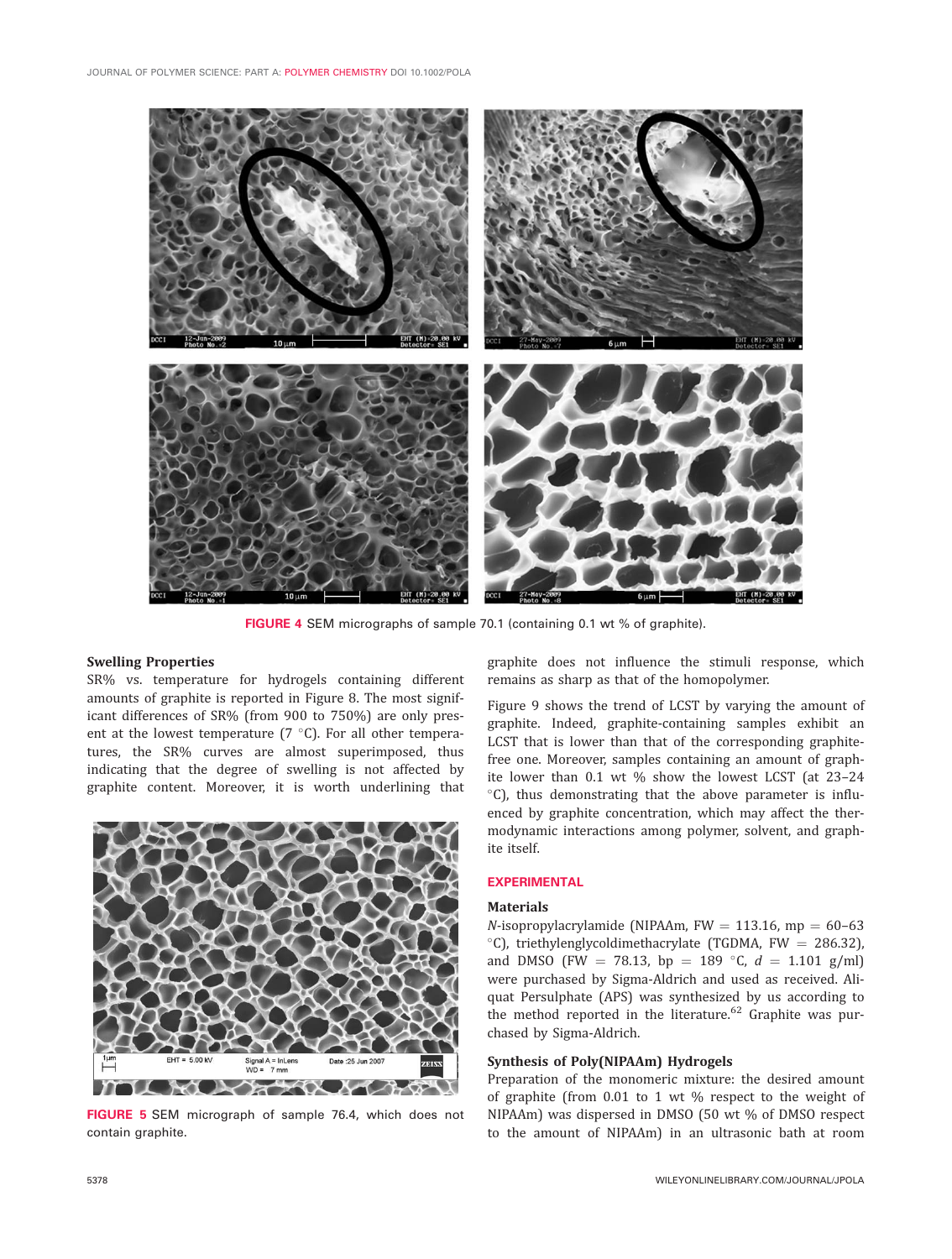

FIGURE 6 TEM micrographs of sample 70.1 (containing 0.1 wt % of graphite). Two objects, formed by few-layer graphite (graphene) are shown.

temperature for 1 h. After, the desired amount of NIPAAm was added to the dispersion of graphite in DMSO and it was sonicated again for 15 min. Then, 2.5 mol % of TGDMA (respect to the molar concentration of NIPAAm) was added, and the mixture was sonicated once more for a few minutes. Finally, 0.5 mol % of APS (respect to the molar concentration of NIPAAm) was added (Table 1).

A common test tube (inner diameter  $= 1.5$  cm, length  $=$ 16 cm) was filled with a reagent mixture having the above composition. A K-type thermocouple was located at about 1 cm from the bottom of the tube and connected to a digital temperature recorder (Delta Ohm 9416,  $\pm 1.0$  °C), to record  $T_{\text{max}}$  ( $\pm$ 2%). FP started by heating the external wall of the tube in correspondence of the upper surface of the monomeric mixture. The position of the front (easily visible through the glass wall of test tubes) against time was also measured ( $\pm$ 0.5 mm). For all samples,  $T_{\text{max}}$  and  $V_{\text{f}}$  were measured.

After, the polymerized samples were washed with water. Eventually, they were allowed to equilibrate in water for swelling studies.



Graphene concentration in DMSO was determined for all graphite-containing samples by UV analysis, using a Hitachi U-2010 spectrometer (1-mm cuvette) following the method described in the literature. $63$  Namely, a calibration line for graphene concentration ranging from 0 to 0.15 mg/mL was used, at a wavelength of 660 nm. The calculated absorption coefficient was 1602 mL/(mg m).

Thermal characterization of all samples was performed by DSC analysis by using a Q100 Waters TA Instruments calorimeter, with a TA Universal Analysis 2000 software. Two heating ramps, from 0 to 250  $\degree$ C, with a heating rate of 10  $\mathrm{C}/\mathrm{min}$ , were carried out on dry samples: the first scan was performed to determine possible residual polymerization heat and remove any solvent trace; the second was done to determine glass transition temperatures  $(T_g)$ .

After freeze-drying, hydrogel morphology was studied by a Leo Stereoscan-440 SEM. Before examination, all samples were fractured in liquid nitrogen, and the fractured surface was coated with gold.



FIGURE 7 Raman spectrum of sample 70.7, containing 0.7 wt % graphite. The state of temperature. The state of temperature of temperature. The state of temperature.

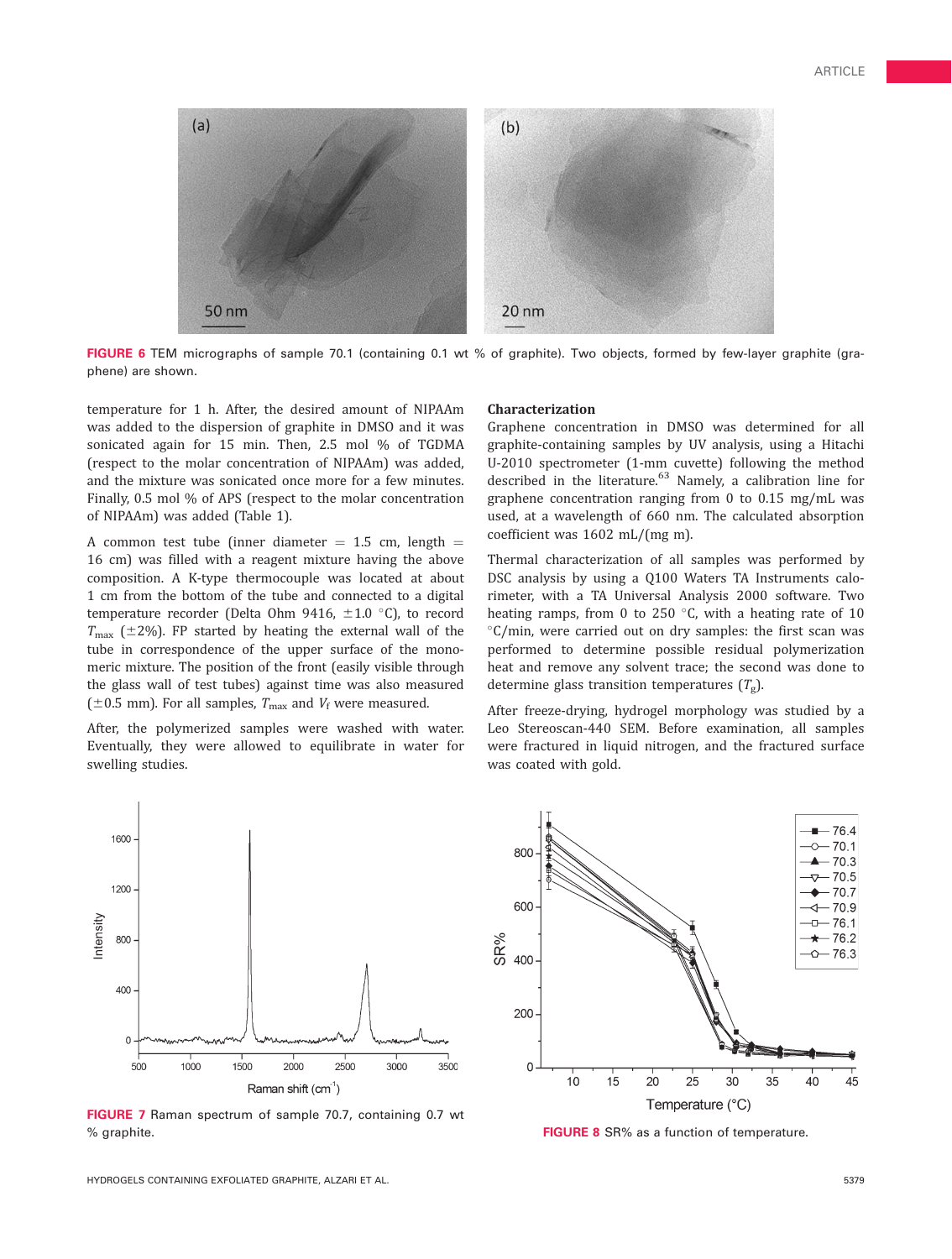

FIGURE 9 LCST as a function of graphite concentration.

The freeze-dried samples were characterized also by TEM analysis. These measurements were performed using a highresolution transmission electron microscope (JEOL 2010). Ultrathin sections of about 100 nm were cut by a Power TOME X microtome equipped with a diamond knife and placed on a 200-mesh copper grid.

The morphological features of graphene flakes were investigated using AFM in tapping-mode configuration (AFM, Nanosurf easyScan DFM).

To determine the swelling ratio (SR%) and the critical solution temperature of hydrogels, all samples were immersed in water and heated from 20 to 40 $\degree$ C, by increasing temperature at a rate of  $1 \degree C/12$  h.

SR% was calculated by using the following equation:

$$
\text{SR\%} = \frac{M_\text{S} - M_\text{d}}{M_\text{d}} \cdot 100
$$

where  $M_s$  and  $M_d$  are the hydrogel masses in the swollen and in the dry state, respectively.

LCST was determined as the inflection of the curves obtained by interpolating SR% experimental data, which were elaborated by using ORIGIN 6.0 and/or Microsoft Excel software.

Raman analysis was performed by a Bruker Senterra Raman microscope, using an excitation wavelength of 532 nm at 5 mW. The spectra were acquired by averaging five acquisitions of 5 seconds with a  $50\times$  objective.

#### **CONCLUSION**

Stimuli-responsive polymer hydrogels containing partially exfoliated graphite and little amounts of graphene have been successfully prepared by applying a very easy procedure, namely by sonicating graphite in the presence of the monomer and DMSO, and frontally polymerizing the resulting mix-

ture. It was found that  $T_{\text{max}}$  and LCST are affected by the graphite content. Namely, the maximum temperature reached by the front increases as the amount of graphite increases. Moreover, a sharp increment of  $T_{\text{max}}$  was observed when the content of graphite exceeded 0.07 wt %. All graphite-containing samples exhibit an LCST that is lower than that of the neat PNIPAAm hydrogel (28 °C). In detail, a minimum value of 23  $\degree$ C was found for the samples containing 0.05 and 0.07 wt % graphite. For larger contents of this filler, LCST increases again to  $25-27$  °C.

It should be also pointed out that  $T_{\rm g}$ , degree of swelling and hydrogel morphology are not influenced by the presence of graphite.

Further studies on nanocomposite polymer hydrogels containing high graphene concentration are in progress and will be reported in a next article.<sup>64</sup>

Ministero dell'Universita` e della Ricerca Funds (PRIN) are gratefully acknowledged.

#### REFERENCES AND NOTES

1 Bajpai, A. K.; Shukla, S. K.; Bhanu, S.; Kankane, S. Prog Polym Sci 2008, 33, 1088–1118.

2 Liu, T. Y.; Hu, S. H.; Liu, D. M.; Chen, S. Y.; Chen, I. W. Nano Today 2009, 4, 52–65.

3 Shibayama, M.; Morimoto, M.; Nomura, S. Macromolecules 1994, 27, 5060–5066.

4 Zhang, X. Z.; Yang, Y. Y.; Chung, T. S.; Ma, K. X. Langmuir 2001, 17, 6094–6099.

5 Bae, Y. H.; Okano, T.; Kim, S. W. J Polym Sci Part B: Polym Phys 1990, 28, 923–936.

6 Yoshida, R.; Uchida, K.; Kaneko, Y.; Sakai, K.; Kikuchi, A.; Sakurai, Y.; Okano, T. Nature 1995, 374, 240–242.

7 Kaneko, Y.; Nakamura, S.; Sakai, K.; Kikuchi, A.; Aoyagi, T.; Sakurai, Y.; Okano, T. J Biomater Sci Polym 1999, 10, 1079–1091.

8 Haraguchi, K.; Takehisa, T. Adv Mater 2002, 14, 1120–1124.

9 Novoselov, K. S.; Geim, A. K.; Morozov, S. V.; Jiang, D.; Zhang, Y.; Dubonos, S. V.; Grigorieva, I. V.; Firsov, A. A. Science 2004, 306, 666–669.

10 Geim, A.K.; Novoselov, K. S. Nature Mater 2007, 6, 183–191.

11 Lee, C.; Wei, X.; Kysar, J. W.; Hone J. Science 2008, 321, 385–388.

12 Balandin, A. A.; Ghosh, S.; Bao, W.; Calizo, I.; Teweldebrhan, D.; Miao, F.; Lau, C. N. Nano Lett 2008, 8, 902–907.

13 Bolotin, K. I.; Sikes, K. J.; Jiang, Z.; Klima, M.; Fudenberg, G.; Hone, J.; Kim, P.; Stormer H. L. Solid State Commun 2008, 146, 351–355.

14 Stoller, M. D.; Park, S.; Zhu, Y.; An, J.; Ruoff, R. S. Nano Lett 2008, 8, 3498–3502.

15 Obraztsov, A.N. Nature Nanotechnol 2009, 4, 212–213.

16 Meyer, J. C.; Girit, C. O.; Crommie, M. F.; Zettl, A. Nature 2008, 454, 319–322.